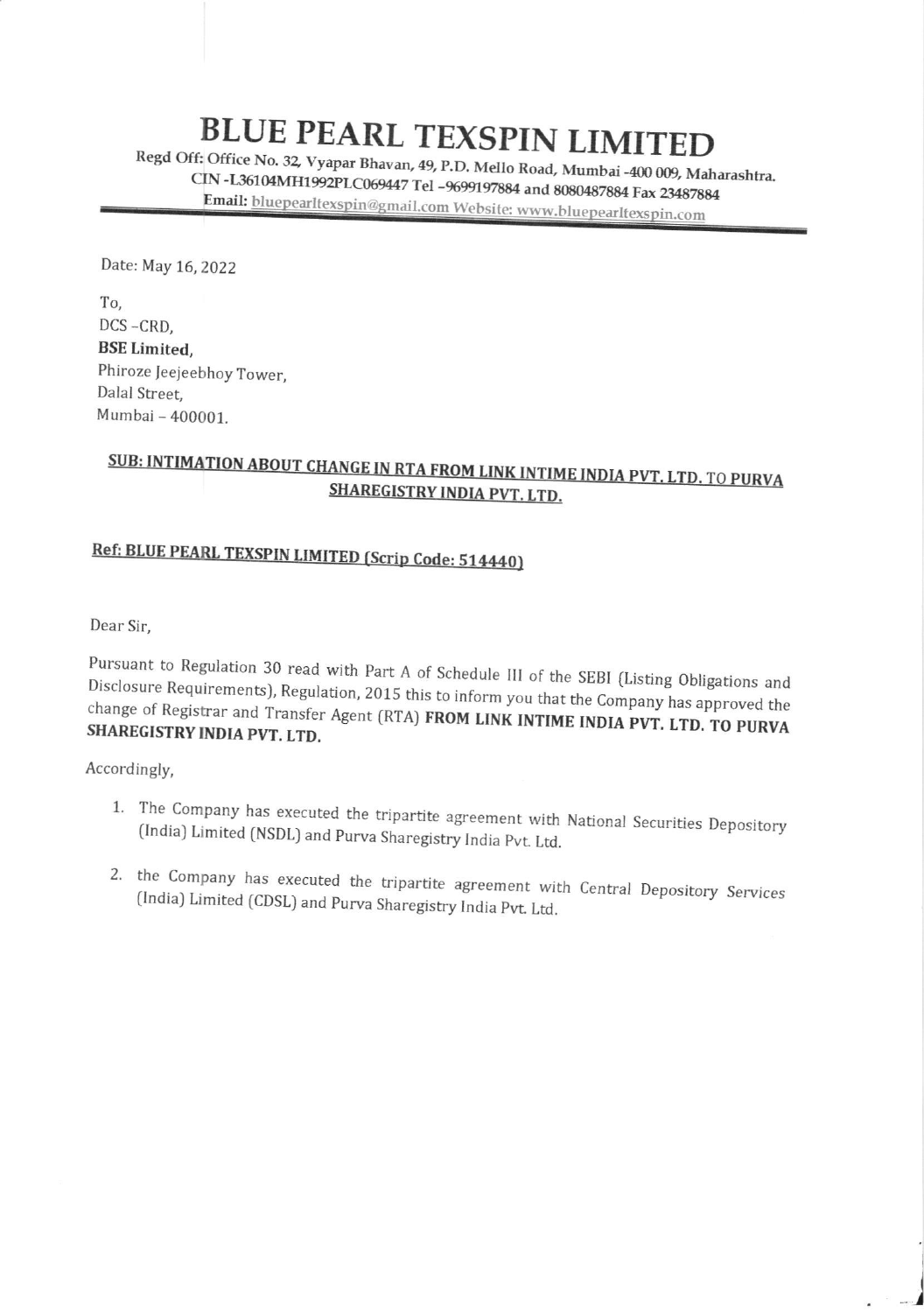## **BLUE PEARL TEXSPIN LIMITED**

Regd Off: Office No. 32, Vyapar Bhavan, 49, P.D. Mello Road, Mumbai -400 009, Maharashtra. CIN -L36104MH1992PLC069447 Tel -9699197884 and 8080487884 Fax 23487884 Email: bluepearltexspin@gmail.com Website: www.bluepearltexspin.com

The following are the details of newly appointed RTA i.e., Purva Sharegistry India Pvt. Ltd.

| Name                            | Purva Sharegistry India Pvt. Ltd.                                                                                                                                          |
|---------------------------------|----------------------------------------------------------------------------------------------------------------------------------------------------------------------------|
| <b>SEBI Registration Number</b> | INR000001112                                                                                                                                                               |
| Address                         | Purva Sharegistry (India) Private<br>Limited, Unit No. 9, Shiv Shakti<br>Industrial Estate, J.R. Boricha Marg,<br>Near Lodha Excelus, Lower Parel<br>(East) Mumbai 400011. |
| Compliance Officer              | Deepali Dhuri                                                                                                                                                              |

Also, disclosures pursuant to SEBI circular CIR/CFD/CMD/4/2015 dated September 9, 2015 are annexed herewith as Annexure A.

The meeting was held on May 15, 2022 at 5:30PM and concluded at 6:00PM.

This is for your information and record.

Thanking you,

Yours truly,

FOR BLUE PEARL TEXSPIN LIMITED

 $5.5.8$  Bhalia

SAVITA KISHAN BHALIYA **WHOLETIME DIRECTOR** DIN-07192068